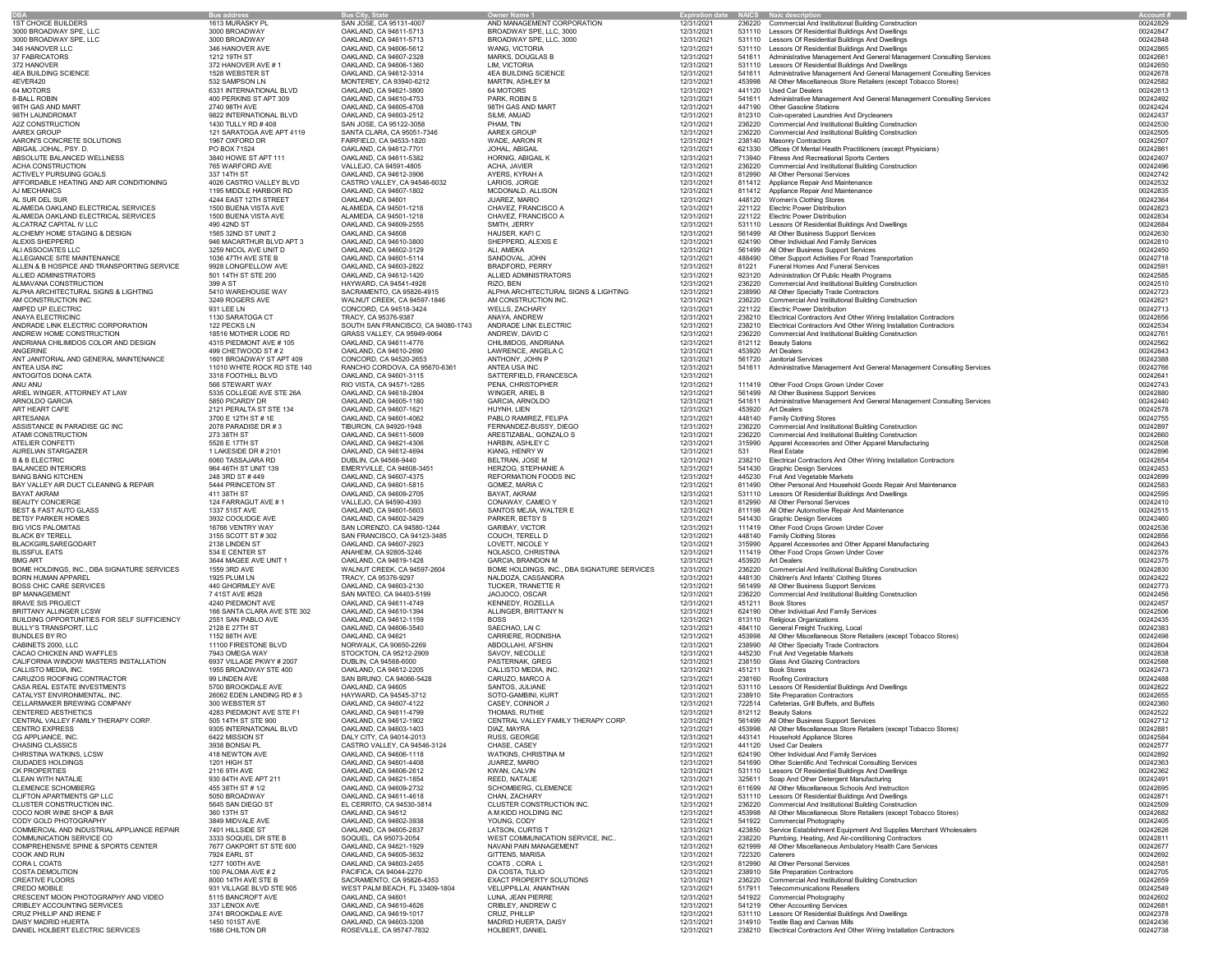| <b>DEBONAIR SERVICES</b><br><b>DEEDOT</b>                                    | 131 S 33RD ST<br>5701 INTERNATIONAL BLVD UNIT 10     | RICHMOND, CA 94804-3175<br>OAKLAND, CA 94621-4226     | <b>BOATNER, VAUGHN N</b><br>SHEPHERD, L                 | 12/31/2021<br>12/31/2021 | 722320           | 532111 Passenger Car Rental<br>Caterers                                                                            | 00242382<br>00242731 |
|------------------------------------------------------------------------------|------------------------------------------------------|-------------------------------------------------------|---------------------------------------------------------|--------------------------|------------------|--------------------------------------------------------------------------------------------------------------------|----------------------|
| DELUX PUBLIC CHARTER LLC                                                     | 9351 EARHART RD STE 400                              | OAKLAND, CA 94621-4520                                | <b>WILCOX, ALEX</b>                                     | 12/31/2021               | 481219           | Other Nonscheduled Air Transportation                                                                              | 00242870             |
| DENNISE MOON                                                                 | 2940 SUMMIT ST STE 2D                                | OAKLAND, CA 94609-3416                                | MOON, DENNISE S                                         | 12/31/2021               | 561499           | All Other Business Support Services                                                                                | 00242701             |
| <b>DENOIR COSMETICS LLC</b>                                                  | 43 ESCHER CIR                                        | OAKLEY, CA 94561-1974                                 | DOMKAM, NAOMI J                                         | 12/31/2021               | 325611           | Soap And Other Detergent Manufacturing                                                                             | 00242908             |
| DESTINY SCHOOL OF NURSING LLC<br>DEVIL MOUNTAIN MECHANCAL SERVICES           | 9670 EMPIRE RD<br>1753 GREENBUSH CT                  | OAKLAND, CA 94603-1066<br>CONCORD, CA 94521-1925      | DACE, GENEVIEVE<br><b>DELAMAIN, CHRIS</b>               | 12/31/2021<br>12/31/2021 | 611699<br>238220 | All Other Miscellaneous Schools And Instruction<br>Plumbing, Heating, And Air-conditioning Contractors             | 00242442<br>00242622 |
| DIONS CONSTRUCTION COMPANY                                                   | 97 CAROLYN DR                                        | PITTSBURG, CA 94565-4903                              | HORTON, DION                                            | 12/31/2021               | 236220           | <b>Commercial And Institutional Building Construction</b>                                                          | 00242750             |
| <b>DISTRITO CINCO</b>                                                        | 1215 HIGH ST                                         | OAKLAND, CA 94601-4408                                | JUAREZ, MARIO                                           | 12/31/2021               | 424990           | Other Miscellaneous Nondurable Goods Merchant Wholesalers                                                          | 00242365             |
| DLR GENERAL CONTRACTOR                                                       | 282 SANTIAGO AVE                                     | SACRAMENTO, CA 95815-2037                             | DE LA ROSA, JIM                                         | 12/31/2021               | 236220           | <b>Commercial And Institutional Building Construction</b>                                                          | 00242815             |
| DMME STUDIOS                                                                 | 829 27TH AVE STE 210                                 | OAKLAND, CA 94601-1413                                | FLIN, DAVID                                             | 12/31/2021               |                  | 711130 Musical Groups And Artists                                                                                  | 00242875             |
| DOLLIWEAR LLC<br>DOMINO'S                                                    | 1013 10TH ST<br>314 BROADWAY                         | OAKLAND, CA 94607-2719<br>OAKLAND, CA 94607-3805      | <b>CORTES, LIZET</b><br>RODRIGUEZ, ABRAHAM              | 12/31/2021<br>12/31/2021 |                  | 315990 Apparel Accessories and Other Apparel Manufacturing<br>722514 Cafeterias, Grill Buffets, and Buffets        | 00242785<br>00242845 |
| <b>DORAN DADA</b>                                                            | 5621 LOWELL ST                                       | OAKLAND, CA 94608                                     | MCGEE, DORAN                                            | 12/31/2021               | 453920           | <b>Art Dealers</b>                                                                                                 | 00242558             |
| DRESHER CONSULTING & INVESTIGATIONS, DCI                                     | 4139 GILBERT ST                                      | OAKLAND, CA 94611                                     | DRESHER, STACI E                                        | 12/31/2021               | 561611           | <b>Investigation Services</b>                                                                                      | 00242689             |
| DRYAD'S DREAMING AESTHETIC PRUNING                                           | 2614 MADELINE ST                                     | OAKLAND, CA 94602                                     | <b>SCHUESSLER, JENNIFER R</b>                           | 12/31/2021               | 561730           | <b>Landscaping Services</b>                                                                                        | 00242367             |
| DS SYNDICATE LLC                                                             | 9925 MACARTHUR BLVD                                  | OAKLAND, CA 94605-4853                                | LEFTRIDGE, STEPHEN W                                    | 12/31/2021               | 531120           | Lessors Of Nonresidential Buildings (except Miniwarehouses)                                                        | 00242873             |
| EARTHSEED INVESTMENTS LLC<br>EAST BAY THERAPEUTIC BODYWORK                   | 300 PENDLETON WAY STE 327<br>4110 REDWOOD RD STE 102 | OAKLAND, CA 94621-2102<br>OAKLAND, CA 94619-2370      | RAMESH, RATHIN V                                        | 12/31/2021<br>12/31/2021 | 4539             | <b>Other Miscellaneous Store Retailers</b><br><b>Other Personal Care Services</b>                                  | 00242541<br>00242438 |
| EASTMONT BUILDERS, INC                                                       | 21063 CABOT BLVD STE 5                               | HAYWARD, CA 94545-1156                                | TORRA, NATHAN<br>BOOKER, IAN E                          | 12/31/2021               | 812199<br>236220 | <b>Commercial And Institutional Building Construction</b>                                                          | 00242814             |
| EBHQ                                                                         | 7 VALLEY VIEW RD                                     | ORINDA, CA 94563-1408                                 | <b>EAST BAY HERITAGE QUILTER</b>                        | 12/31/2021               |                  | 813110 Religious Organizations                                                                                     | 00242572             |
| ED SPED SOLUTIONS, INC.                                                      | 39159 PASEO PADRE PKWY STE 205                       | FREMONT, CA 94538-1623                                | ED SPED SOLUTIONS, INC.                                 | 12/31/2021               | 561311           | <b>Employment Placement Agencies</b>                                                                               | 00242495             |
| <b>EDUCATING MARISSA</b>                                                     | 1423 BROADWAY # 1013                                 | OAKLAND, CA 94612-2054                                | PIENAAR, MARISSA                                        | 12/31/2021               |                  | 541611 Administrative Management And General Management Consulting Services                                        | 00242545             |
| EGBE IFA LLC                                                                 | 37658 19TH ST E                                      | PALMDALE, CA 93550-7715                               | PALENZUELA, MIKE A                                      | 12/31/2021               |                  | 541611 Administrative Management And General Management Consulting Services                                        | 00242863             |
| EJ THRONSON CONSULTING<br>ELEVEN ELECTRICAL                                  | 408 18TH ST<br>690 DAISYFIELD DR                     | SACRAMENTO, CA 95811-1030<br>LIVERMORE, CA 94551-3958 | THRONSON, ERIC J<br><b>SEE, MICHAEL</b>                 | 12/31/2021<br>12/31/2021 | 221122           | 541611 Administrative Management And General Management Consulting Services<br><b>Electric Power Distribution</b>  | 00242546<br>00242788 |
| <b>ELITE TRAILER PARTS</b>                                                   | 2514 E 22ND ST                                       | OAKLAND, CA 94601-1814                                | ZHENG, SONGBO                                           | 12/31/2021               | 452319           | All Other General Merchandise Stores                                                                               | 00242610             |
| EMBRACING AUTISM COLLABORATIVE SERVICES                                      | 1944 MOUNTAIN BLVD                                   | OAKLAND, CA 94611-2813                                | <b>EMBRACING AUTISM COLLABORATIVE SERVICES</b>          | 12/31/2021               | 813110           | <b>Religious Organizations</b>                                                                                     | 00242780             |
| ERIN A. LEVINE, P.C.                                                         | 1300 CLAY STREET, SUITE 600                          | OAKLAND CA 94612                                      | ERIN A. LEVINE, P.C.                                    | 12/31/2021               | 541110           | Offices Of Lawyers                                                                                                 | 00242607             |
| <b>ESO VENTURES</b>                                                          | 770 CANYON OAKS DR J                                 | OAKLAND, CA 94605                                     | <b>ESO VENTURES</b>                                     | 12/31/2021               |                  | Other Similar Organizations (except Business, Professional, Labor, And Political Organizations)                    | 00242600             |
| ESTELLE FABRE DESIGN<br>EVERYBODY'S BOOKSTORE                                | 923 MACARTHUR BLVD<br>2444 DURANT AVE                | OAKLAND, CA 94610-3826<br>BERKELEY, CA 94704-1611     | <b>FABRE, ESTELLE</b><br><b>REVOLUTION BOOKS</b>        | 12/31/2021<br>12/31/2021 | 541430<br>451211 | <b>Graphic Design Services</b><br><b>Book Stores</b>                                                               | 00242775<br>00242569 |
| <b>EXPERT DESIGN BUILDERS</b>                                                | 1797 D ST                                            | HAYWARD, CA 94541-4345                                | DAWN, ZACHARY M                                         | 12/31/2021               | 236220           | <b>Commercial And Institutional Building Construction</b>                                                          | 00242726             |
| <b>F64 SERVICES</b>                                                          | 5742 MORAGA AVE                                      | OAKLAND, CA 94611                                     | FRICK, DAVID                                            | 12/31/2021               |                  | 541519 Other Computer Related Services                                                                             | 00242401             |
| <b>FAITHS AESTHETIC</b>                                                      | 1719 MACARTHUR BLVD APT 4                            | OAKLAND, CA 94602-1773                                | FOSTER-ACEITUNO, FAITH A                                | 12/31/2021               |                  | 339910 Jewelry and Silverware Manufacturing                                                                        | 00242444             |
| FARRAR SCOTT B & BECK LAUREL M                                               | 311 OAK ST # PH 1                                    | OAKLAND, CA 94607-4627                                | FARRAR, SCOTT                                           | 12/31/2021               |                  | 531110 Lessors Of Residential Buildings And Dwellings                                                              | 00242594             |
| <b>FASHION INTERNATIONAL LLC</b><br>FAYEFOX ART                              | 828 13TH ST APT 103<br>1388 EL CAMINO DR             | OAKLAND, CA 94607-3261<br>CLAYTON, CA 94517-2106      | RUIZ, HOTILIO<br><b>CARDENAS, TEASHA L</b>              | 12/31/2021<br>12/31/2021 | 453920           | 448110 Men's Clothing Stores<br><b>Art Dealers</b>                                                                 | 00242728<br>00242716 |
| <b>FEAR TRAINING</b>                                                         | 16950 MEEKLAND AVE APT B                             | HAYWARD, CA 94541-1377                                | <b>MOSI, MARKOS</b>                                     | 12/31/2021               |                  | 561499 All Other Business Support Services                                                                         | 00242358             |
| <b>FEDOR DIGITAL</b>                                                         | 6216 ANTIOCH ST # A                                  | OAKLAND, CA 94611-2902                                | POLYUSHKO, FEDOR A                                      | 12/31/2021               |                  | 541922 Commercial Photography                                                                                      | 00242679             |
| FERNANDEZ JOSE GABRIEL RODRIGUEZ                                             | 2217 COOLIDGE AVE #1-4                               | OAKLAND, CA 94601-3159                                | RODRIGUEZ FERNANDEZ, JOSE G                             | 12/31/2021               |                  | Lessors Of Residential Buildings And Dwellings                                                                     | 00242411             |
| FIRST AFRICAN METHODIST EPISCOPAL CHURCH                                     | 530 37TH ST                                          | OAKLAND, CA 94609-2424                                | SMITH, RODNEY D                                         | 12/31/2021               |                  | 813110 Religious Organizations                                                                                     | 00242862             |
| <b>FISH BOWL TINTING</b><br><b>FLYING ESFIHAS LLC</b>                        | 2652 25TH AVE<br>478 25TH ST                         | OAKLAND, CA 94601-1338                                | <b>GIRON, JEREMY R</b>                                  | 12/31/2021               |                  | 811198 All Other Automotive Repair And Maintenance<br>311812 Commercial Bakeries                                   | 00242696<br>00242864 |
| FOSTER'S                                                                     | 41791 OSGOOD RD                                      | OAKLAND, CA 94612-2409<br>FREMONT, CA 94539-5045      | ALESSANDRO FRANCISCO, GIANCARLO<br><b>FOSTER, JERRY</b> | 12/31/2021<br>12/31/2021 | 236220           | <b>Commercial And Institutional Building Construction</b>                                                          | 00242520             |
| FRANCISCO AND PATRICIA TORRES                                                | 2220 84TH AVE                                        | OAKLAND, CA 94605-3424                                | <b>TORRES, FRANCISCO G</b>                              | 12/31/2021               |                  | 531110 Lessors Of Residential Buildings And Dwellings                                                              | 00242756             |
| FROGO                                                                        | 2400 MONARCH ST                                      | ALAMEDA, CA 94501-5007                                | <b>BRENNER, ZENA</b>                                    | 12/31/2021               |                  | 111419 Other Food Crops Grown Under Cover                                                                          | 00242736             |
| FROYLAN CARBAJAL MIRANDA                                                     | 5401 COLISEUM WAY                                    | OAKLAND, CA 94601-5021                                | CARBAJAL MIRANDA, FROYLAN                               | 12/31/2021               | 454390           | <b>Other Direct Selling Establishments</b>                                                                         | 00242361             |
| <b>FURRY TRASH LLC</b><br>GANDARA'S HOME REPAIR AND CONSTRUCTION             | 2804 GATEWAY OAKS DR STE 100<br>2405 BEASLEY AVE     | SACRAMENTO, CA 95833-4345<br>ANTIOCH, CA 94509-3803   | LAYMON, KYLE A<br><b>GANDARA, CARLOS A</b>              | 12/31/2021<br>12/31/2021 | 315990<br>236220 | Apparel Accessories and Other Apparel Manufacturing<br><b>Commercial And Institutional Building Construction</b>   | 00242423<br>00242889 |
| <b>GARCIA HAULING</b>                                                        | 1435 167TH AVE # 18                                  | SAN LEANDRO, CA 94578-2353                            | <b>GARCIA, JOSE</b>                                     | 12/31/2021               |                  | 562212 Solid Waste Landfill                                                                                        | 00242710             |
| <b>GARCIA JANITORIAL</b>                                                     | 1879 SUMATRA AVE                                     | SAN JOSE, CA 95122-2239                               | <b>GARCIA ARISTA, VICTOR</b>                            | 12/31/2021               | 561720           | <b>Janitorial Services</b>                                                                                         | 00242474             |
| <b>GARDEN ROCK REALTY &amp; ESTATE LIQUIDATIONS</b>                          | 4608 MELDON AVE                                      | OAKLAND, CA 94619-2646                                | BROWN, SUZANNE BROWN                                    | 12/31/2021               | 531              | <b>Real Estate</b>                                                                                                 | 00242448             |
| <b>GASAKER</b>                                                               | 1906 84TH AVE                                        | OAKLAND, CA 94621-1709                                | ZARAGOZA, ALMA E                                        | 12/31/2021               | 454210           | <b>Vending Machine Operators</b>                                                                                   | 00242786             |
| <b>GASLEAK STUDIOS</b><br><b>GEE WHIZ LLC</b>                                | 2030 103RD AVE<br>4935 SHATTUCK AVE                  | OAKLAND, CA 94603-3326<br>OAKLAND, CA 94609-2006      | MCIVER, LIDELL J<br>THORSON, JULIANNE                   | 12/31/2021<br>12/31/2021 |                  | 334613 Magnetic And Optical Recording Media Manufacturing<br>531110 Lessors Of Residential Buildings And Dwellings | 00242587<br>00242392 |
| GERANIUM HOUSE UNIQUE BOUTIQUE                                               | 1846 N EL DORADO ST                                  | STOCKTON, CA 95204-5804                               | LOVICK, LAVERNE                                         | 12/31/2021               | 315990           | Apparel Accessories and Other Apparel Manufacturing                                                                | 00242493             |
| <b>GINA VELASCO</b>                                                          | 2743 CASTRO VALLEY BLVD                              | CASTRO VALLEY, CA 94546-5411                          | VELASCO, GINA M                                         | 12/31/2021               |                  | 448310 Jewelry Stores                                                                                              | 00242501             |
| <b>GLENN'S HOME AND COMMERCIAL</b>                                           | 2282 BRADBURN DR                                     | SACRAMENTO, CA 95835-2165                             | PULLIAM, GLENN T                                        | 12/31/2021               |                  | 236220 Commercial And Institutional Building Construction                                                          | 00242426             |
| GOLDEN GATE FOOT AND ANKLE                                                   | 6699 TELEGRAPH AVE # 111                             | OAKLAND, CA 94609-1115                                | DUPONT, BRETT J                                         | 12/31/2021               |                  | 621999 All Other Miscellaneous Ambulatory Health Care Services                                                     | 00242745             |
| <b>GOLDEN JEWELERS</b>                                                       | 7114 INTERNATIONAL BLVD                              | OAKLAND, CA 94621-3206                                | ABDELJAWAD, EYAD                                        | 12/31/2021               |                  | 339910 Jewelry and Silverware Manufacturing                                                                        | 00242517             |
| GOOS LLC<br><b>GOURMET FAIRE</b>                                             | 570 BODEN WAY<br>9144 ROSS STATION RD                | OAKLAND, CA 94610-3627<br>SEBASTOPOL, CA 95472-2128   | <b>BENJAMIN, ASSAF</b><br><b>GLASS, DAVID M</b>         | 12/31/2021<br>12/31/2021 |                  | Lessors Of Residential Buildings And Dwellings<br>111419 Other Food Crops Grown Under Cover                        | 00242667<br>00242563 |
| <b>GRACE HEATING AND AIR, INC.</b>                                           | 1413 SWEETBRIAR CT                                   | BRENTWOOD, CA 94513-7219                              | <b>GRACE HEATING AND AIR, INC.</b>                      | 12/31/2021               | 238220           | Plumbing, Heating, And Air-conditioning Contractors                                                                | 00242533             |
| <b>GREG GAYLER CONSTRUCTION</b>                                              | 170 SEA POINT WAY                                    | PITTSBURG, CA 94565-2275                              | <b>GAYLER, GREGORY A</b>                                | 12/31/2021               |                  | 236220 Commercial And Institutional Building Construction                                                          | 00242633             |
| H AND H ELECTRIC, INC.                                                       | 10417 FAIR OAKS BLVD                                 | FAIR OAKS, CA 95628-7501                              | H AND H ELECTRIC, INC.                                  | 12/31/2021               | 238210           | Electrical Contractors And Other Wiring Installation Contractors                                                   | 00242615             |
| HADA MADRINA CARE                                                            | 1639 65TH AVE                                        | OAKLAND, CA 94621                                     | FLORES, ADA M                                           | 12/31/2021               |                  | 624410 Child Day Care Services                                                                                     | 00242451             |
| <b>HAIR BY RACHEL</b><br><b>HAIRAPY SESSION</b>                              | 6400 MORAGA AVE<br>988 BROADWAY UNIT 157             | OAKLAND, CA 94611-1642<br>OAKLAND, CA 94607-4064      | RAQUEL, RACHEL D<br>LATHEN, LA TASHA C                  | 12/31/2021<br>12/31/2021 | 812112           | <b>Beauty Salons</b><br>812112 Beauty Salons                                                                       | 00242526<br>00242900 |
| HALEY ELECTRIC INC                                                           | 3593 MARKLEY CREEK DR                                | ANTIOCH, CA 94509-4372                                | HALEY, LANCE                                            | 12/31/2021               | 238210           | Electrical Contractors And Other Wiring Installation Contractors                                                   | 00242758             |
| <b>HANDYMAN SERVICE</b>                                                      | 2052 81ST AVE                                        | OAKLAND, CA 94621-2310                                | CARRASCAL, HERBEEN                                      | 12/31/2021               |                  | 236118 Residential Remodelers                                                                                      | 00242719             |
| HANFIT                                                                       | 2345 BROADWAY                                        | OAKLAND, CA 94612-2414                                | SHARIFI, HANNAH                                         | 12/31/2021               |                  | 713940 Fitness And Recreational Sports Centers                                                                     | 00242698             |
| HASZ CONSTRUCTION INC.                                                       | 35 MILLER AVE # 191                                  | MILL VALLEY, CA 94941-1903                            | HASZ CONSTRUCTION INC.                                  | 12/31/2021               | 236220           | <b>Commercial And Institutional Building Construction</b>                                                          | 00242817             |
| <b>HAZEL PHOTO</b><br>HDR ENGINEERING, INC.                                  | 3736 ARDLEY AVE<br>1000 BROADWAY STE 475             | OAKLAND, CA 94602-1642<br>OAKLAND, CA 94607-4099      | <b>GARGAGLIANO, PAUL</b><br>COX, JOSEPH R               | 12/31/2021<br>12/31/2021 | 541330           | 541922 Commercial Photography<br><b>Engineering Services</b>                                                       | 00242430<br>00242454 |
| HEB 13:4                                                                     | 6332 MACARTHUR BLVD                                  | OAKLAND, CA 94605-1630                                | CHRISTIANA, BUKOLA C                                    | 12/31/2021               |                  | 541990 All Other Professional, Scientific, And Technical Services                                                  | 00242824             |
| <b>HEMPIRE OAKLAND</b>                                                       | 1515 14TH AVE # C2                                   | OAKLAND, CA 94606-4440                                | SALVATIERRA, CHELLA                                     | 12/31/2021               |                  | 453998 All Other Miscellaneous Store Retailers (except Tobacco Stores)                                             | 00242735             |
| HERE HUMAN HOME LLC                                                          | 1450 ALICE ST APT 39                                 | OAKLAND, CA 94612-4065                                | ALDANA, SAMANTHA                                        | 12/31/2021               |                  | 812990 All Other Personal Services                                                                                 | 00242389             |
| HIGHER END<br><b>HK&amp;S PLUMBING CO</b>                                    | 5208 SAN PABLO AVE                                   | EMERYVILLE, CA 94608-3009                             | VELAZQUEZ, MICHELE                                      | 12/31/2021               |                  | 443142 Electronics Stores                                                                                          | 00242516<br>00242638 |
| <b>HODGEPODGE HEARTH</b>                                                     | 3635 MOSSWOOD DR<br>2425 VALDEZ ST # 213             | LAFAYETTE, CA 94549-3509<br>OAKLAND, CA 94612-3135    | <b>KOTSIOMITIS, HARRY</b><br><b>BAILEY, HEIDI M</b>     | 12/31/2021<br>12/31/2021 | 238220           | Plumbing, Heating, And Air-conditioning Contractors<br>454390 Other Direct Selling Establishments                  | 00242439             |
| <b>HOME + SPACE</b>                                                          | 1940 UNION ST UNIT 3                                 | OAKLAND, CA 94607-2352                                | HSKB GROUP, INC.                                        | 12/31/2021               |                  | 453998 All Other Miscellaneous Store Retailers (except Tobacco Stores)                                             | 00242544             |
| HONG'S GENERAL CONSTRUCTION INC                                              | 2463 17TH AVE                                        | SAN FRANCISCO, CA 94116-2529                          | HONG'S GENERAL CONSTRUCTION INC                         | 12/31/2021               | 236220           | <b>Commercial And Institutional Building Construction</b>                                                          | 00242828             |
| HORNUNG STEPHANIE & LANGHORST DAVID                                          | 464 44TH ST                                          | OAKLAND, CA 94609-2153                                | LANGHORST, DAVID A                                      | 12/31/2021               |                  | 531110 Lessors Of Residential Buildings And Dwellings                                                              | 00242841             |
| <b>HOTSY PACIFIC</b>                                                         | 609 G ST                                             | MODESTO, CA 95354-3430                                | PRESSURE WASHER CENTER INC                              | 12/31/2021               |                  | 423440 Other Commercial Equipment Merchant Wholesalers                                                             | 00242476             |
| HOUSE OF PHIN<br>HUYNH MINH & LE TIEN                                        | 1922 INTERNATIONAL BLVD<br>218 INTERNATIONAL BLVD    | OAKLAND, CA 94606-4809<br>OAKLAND, CA 94606-2236      | TRAN, SEAN M<br>LE, TIEN                                | 12/31/2021<br>12/31/2021 |                  | 722513 Limited-Service Restaurants<br>531110 Lessors Of Residential Buildings And Dwellings                        | 00242898<br>00242868 |
| ICE QUEEN & THINGS                                                           | 5121 WEST ST # C                                     | <b>EMERYVILLE, CA 94608-3253</b>                      | THOMAS, PAMELA D                                        | 12/31/2021               | 445230           | <b>Fruit And Vegetable Markets</b>                                                                                 | 00242895             |
| ICG CONSTRUCTION                                                             | 1786 MARGARITA CT                                    | CONCORD, CA 94521-2331                                | MOHAMED ALY, HOSSAM N                                   | 12/31/2021               | 236220           | <b>Commercial And Institutional Building Construction</b>                                                          | 00242819             |
| IF YOU KNOW, YOU KNOW                                                        | 4256 GEORGIA ST                                      | VALLEJO, CA 94591-5757                                | <b>SHELTON, TYREE</b>                                   | 12/31/2021               |                  | 111419 Other Food Crops Grown Under Cover                                                                          | 00242770             |
| <b>ILLUMINE TERRA</b>                                                        | 4701 MELDON AVE                                      | OAKLAND, CA 94619-2645                                | ZED, JESSICA M                                          | 12/31/2021               | 541430           | <b>Graphic Design Services</b>                                                                                     | 00242524             |
| <b>IMPERIAL JANITORIAL SERVICE LLC</b><br><b>IMPERIAL PARKING (U.S), LLC</b> | 1100 76TH AVE<br>41 TUNNEL RD                        | OAKLAND, CA 94621-2518<br>BERKELEY, CA 94705-2429     | MC DONALD, HAZEL<br>ROGERS, GREGORY A                   | 12/31/2021<br>12/31/2021 | 561720<br>81293  | <b>Janitorial Services</b><br>Parking Lots And Garages                                                             | 00242459<br>00242669 |
| <b>IMPERIAL PARKING (U.S), LLC</b>                                           | 3300 WEBSTER ST # 604                                | OAKLAND, CA 94609-3101                                | ROGERS, GREGORY                                         | 12/31/2021               | 81293            | Parking Lots And Garages                                                                                           | 00242672             |
| <b>IMPERIAL PARKING (U.S), LLC</b>                                           | 533 KIRKHAM ST                                       | OAKLAND, CA 94607-1819                                | ROGERS, GREGORY A                                       | 12/31/2021               | 81293            | <b>Parking Lots And Garages</b>                                                                                    | 00242826             |
| INTEGRITY FIRST CONSTRUCTION, INC.                                           | 3163 LUBBOCK PL                                      | FREMONT, CA 94536-3532                                | INTEGRITY FIRST CONSTRUCTION, INC.                      | 12/31/2021               | 236220           | <b>Commercial And Institutional Building Construction</b>                                                          | 00242883             |
| INTERNATIONAL VETERINARY OUTREACH                                            | 1609 BRODERICK ST                                    | SAN FRANCISCO, CA 94115-2912                          | INTERNATIONAL VETERINARY OUTREACH                       | 12/31/2021               | 813110           | <b>Religious Organizations</b>                                                                                     | 00242592             |
| <b>INVGO HOLISTIC ARTS AND BODYWORK</b><br><b>ISMAIL SAILAN</b>              | 3852 PIEDMONT AVE STE 206<br>900 MARKET ST UNIT B    | OAKLAND, CA 94611-5353<br>OAKLAND, CA 94607-3137      | <b>CLEMENTE, MARY GAIL Y</b><br><b>SAILAN, ISMAIL</b>   | 12/31/2021<br>12/31/2021 | 485999           | 812199 Other Personal Care Services<br>All Other Transit And Ground Passenger Transportation                       | 00242445<br>00242878 |
| <b>IVAN GUEVARA AUTO GLASS</b>                                               | 1452 27TH AVE                                        | OAKLAND, CA 94601-1622                                | GUEVARA MEJIA, IVAN A                                   | 12/31/2021               |                  | 811122 Automotive Glass Replacement Shops                                                                          | 00242676             |
| J. A. FYLES CONSULTING                                                       | 710 E 22ND ST # 307                                  | OAKLAND, CA 94606-2004                                | <b>FYLES, JESSICA A</b>                                 | 12/31/2021               | 541611           | Administrative Management And General Management Consulting Services                                               | 00242708             |
| J. DENNIS FITNESS LLC                                                        | 7540 MACARTHUR BLVD STE A                            | OAKLAND, CA 94605-2938                                | DENNIS, JAMAAL                                          | 12/31/2021               | 713940           | <b>Fitness And Recreational Sports Centers</b>                                                                     | 00242432             |
| J. HARJO DESIGN                                                              | 9108 GOLF LINKS RD                                   | OAKLAND, CA 94605                                     | HARRINGTON, JOETTA                                      | 12/31/2021               |                  | 314910 Textile Bag and Canvas Mills                                                                                | 00242478             |
| J.S. ROOFING                                                                 | 2305 ARTHUR WAY                                      | ANTIOCH, CA 94509-5701                                | SAUCEDO, JOSE G                                         | 12/31/2021               |                  | 238160 Roofing Contractors                                                                                         | 00242479             |
| JACK LONDON SQUARE, MARKET<br><b>JAMAICA FLAVES</b>                          | 401 ALICE ST<br>2353 E 12TH ST                       | OAKLAND, CA 94607-4321<br>OAKLAND, CA 94601-1014      | FARAHAN, MARWAN<br>RUSSELL-LEWIS, DENISE                | 12/31/2021<br>12/31/2021 | 445310<br>722514 | Beer, Wine, And Liquor Stores<br>Cafeterias, Grill Buffets, and Buffets                                            | 00242384<br>00242901 |
| JANNIE B. HAPPY FOODS                                                        | 3915 HIGH ST APT 2                                   | OAKLAND, CA 94619-2211                                | <b>GREER - BRANCH, JANNIE C</b>                         | 12/31/2021               |                  | 445230 Fruit And Vegetable Markets                                                                                 | 00242390             |
| JAUREGUI ANTONIO & PATRICIA                                                  | 8724 DOWLING ST                                      | OAKLAND, CA 94605                                     | JAUREGUI, ANTONIO M                                     | 12/31/2021               |                  | 531110 Lessors Of Residential Buildings And Dwellings                                                              | 00242837             |
| JC GENERAL ELECTRIC                                                          | 401 S 27TH ST                                        | RICHMOND, CA 94804-2907                               | MARTINEZ, JUAN C                                        | 12/31/2021               | 238210           | Electrical Contractors And Other Wiring Installation Contractors                                                   | 00242531             |
| <b>JENNIFER MARTIN</b>                                                       | 1430 1ST AVE # A                                     | OAKLAND, CA 94606-1692                                | MARTIN, JENNIFER C                                      | 12/31/2021               |                  | 561499 All Other Business Support Services                                                                         | 00242556             |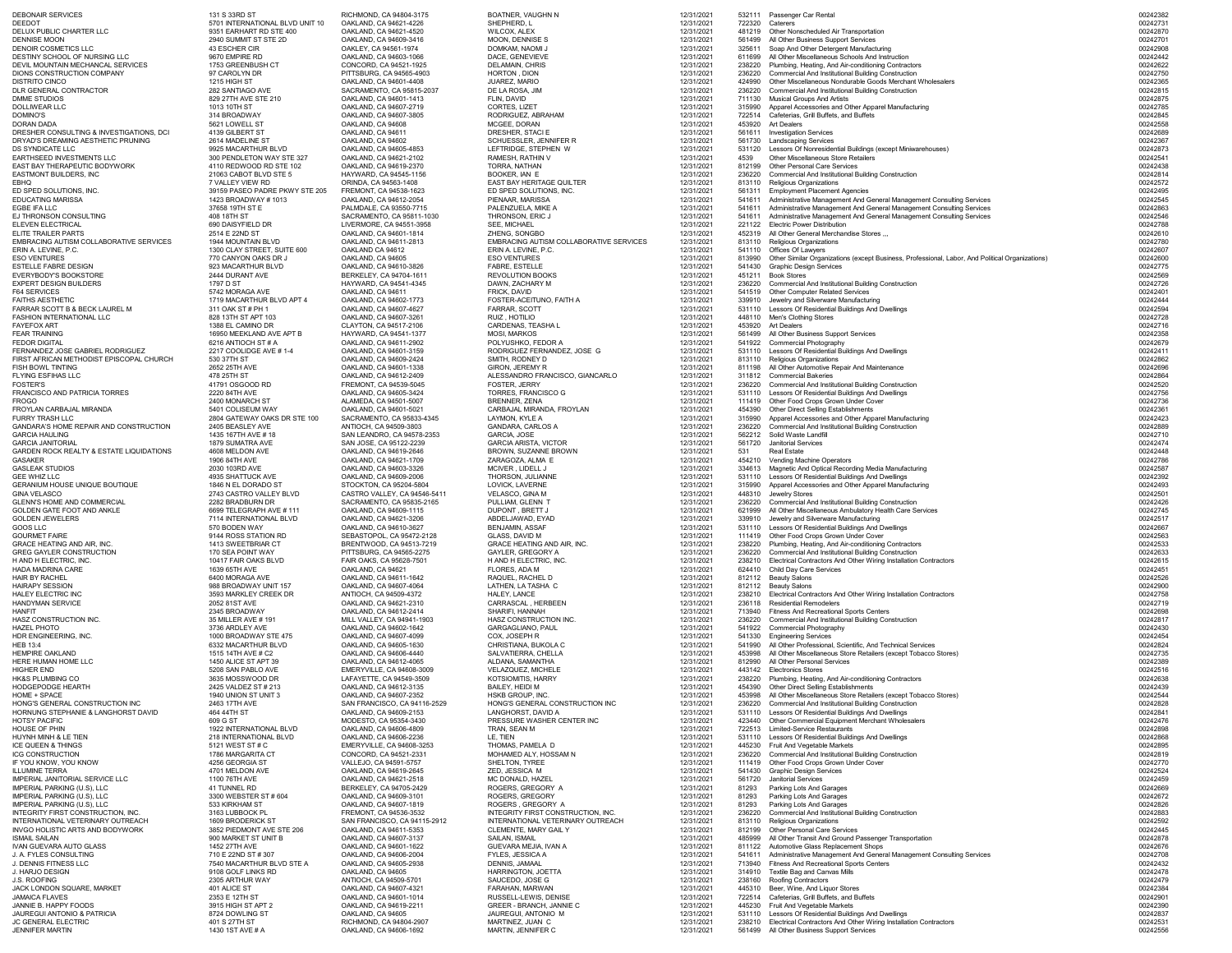| <b>JGA ARCHITECTURE</b><br>JOCELYN SZE, PHD                                    | 3800 MAYBELLE AVE #13<br>5744 PRESLEY WAY           | OAKLAND, CA 94619-2155<br>OAKLAND, CA 94618         | ABEYTA, JAMES G<br>SZE, JOCELYN A                          | 12/31/2021<br>12/31/2021 | 621999           | 541310 Architectural Services<br>All Other Miscellaneous Ambulatory Health Care Services                                               | 00242427<br>00242614 |
|--------------------------------------------------------------------------------|-----------------------------------------------------|-----------------------------------------------------|------------------------------------------------------------|--------------------------|------------------|----------------------------------------------------------------------------------------------------------------------------------------|----------------------|
| JOHN C ROGERS BLACKSMITH                                                       | 499 EMBARCADERO BLDG 23                             | OAKLAND, CA 94606-5131                              | Rogers, John C                                             | 12/31/2021               | 332323           | Ornamental And Architectural Metal Work Manufacturing                                                                                  | 00242465             |
| <b>JOJO WITH AN EXOTICTWIST</b>                                                | 2701 DEL PASO RD # 130-218                          | SACRAMENTO, CA 95835-2306                           | CARADINE, JONEISHA                                         | 12/31/2021               | 454390           | <b>Other Direct Selling Establishments</b>                                                                                             | 00242729             |
| KANYAGIA ADMAS / YOUNGBLOOD ISMAIL                                             | 1153 55TH ST                                        | OAKLAND, CA 94608                                   | KANYAGIA, ADMAS                                            | 12/31/2021               | 531110           | Lessors Of Residential Buildings And Dwellings                                                                                         | 00242606             |
| KATY BEAUTY SALON #2<br>KBAUTOSALES                                            | 3318 FOOTHILL BLVD<br>1751 GOSS ST # F              | OAKLAND, CA 94601-3115<br>OAKLAND, CA 94607-1103    | <b>BAUTISTA AVILA, CATARINA</b><br>HAYES, ASAN             | 12/31/2021<br>12/31/2021 | 812112<br>423110 | Beauty Salons<br>Automobile And Other Motor Vehicle Merchant Wholesalers                                                               | 00242400<br>00242688 |
| KEL'S BELLS AND WHISTLES                                                       | 3233 24TH AVE W                                     | SEATTLE, WA 98199-2807                              | <b>HARGUS, KELLEY S</b>                                    | 12/31/2021               |                  | All Other Miscellaneous Store Retailers (except Tobacco Stores)                                                                        | 00242844             |
| KHAN FAREED S TR                                                               | 975 41ST ST UNIT 131                                | OAKLAND, CA 94608-3707                              | KHAN, FAREED S                                             | 12/31/2021               | 531110           | Lessors Of Residential Buildings And Dwellings                                                                                         | 00242812             |
| KIMBERLY DE CAIRES, LCSW                                                       | 4085 LINCOLN AVE<br>1738 EXCELSIOR AVE              | OAKLAND, CA 94602-2429<br>OAKLAND, CA 94602-1707    | DE CAIRES, KIMBERLY S<br><b>GLASSER, BOBBY</b>             | 12/31/2021<br>12/31/2021 | 541990           | 624190 Other Individual And Family Services<br>All Other Professional, Scientific, And Technical Services                              | 00242751<br>00242872 |
| KING KREATIONS<br>KING ROOTER                                                  | 26361 REGAL AVE                                     | HAYWARD, CA 94544-3105                              | CORONADO, SAUL A                                           | 12/31/2021               | 238220           | Plumbing, Heating, And Air-conditioning Contractors                                                                                    | 00242877             |
| KISS TRASH GOODBYE                                                             | 3542 FRUITVALE AVE #417                             | OAKLAND, CA 94602-2327                              | <b>BRANCH, MAENGRA D</b>                                   | 12/31/2021               | 561720           | <b>Janitorial Services</b>                                                                                                             | 00242646             |
| KNOCKOUT TASTES                                                                | 310 BROADWAY                                        | OAKLAND, CA 94607-3805                              | <b>NELSON, GRANT W</b>                                     | 12/31/2021               | 445230           | <b>Fruit And Vegetable Markets</b>                                                                                                     | 00242553             |
| KONG MOVING AND STORAGE                                                        | 210 HEGENBERGER LOOP                                | OAKLAND, CA 94621-1313                              | <b>JIMENEZ, ENRIQUE</b>                                    | 12/31/2021               | 493110           | <b>General Warehousing And Storage</b>                                                                                                 | 00242441             |
| KPRS CONSTRUCTION SERVICES, INC.<br>KUBIT AI, INC.                             | 2850 SATURN ST<br>4100 REDWOOD RD 20A-131           | BREA, CA 92821-1701<br>OAKLAND, CA 94619-2305       | KPRS CONSTRUCTION SERVICES, INC.<br>KUBIT AI, INC.         | 12/31/2021<br>12/31/2021 | 236220<br>334614 | <b>Commercial And Institutional Building Construction</b><br>Software and Other Prerecorded Compact Disc, Tape, and Record Reproducing | 00242840<br>00242529 |
| KW PACIFIC CONSTRUCTION COMPANY                                                | 2563 OREGON ST                                      | UNION CITY, CA 94587-4317                           | XU, KEWANG                                                 | 12/31/2021               | 236220           | <b>Commercial And Institutional Building Construction</b>                                                                              | 00242458             |
| KWAK YOUNG IN / THE YOUNG IN KWAK LIVING TRUST                                 | 2626 OCTAVIA ST                                     | OAKLAND, CA 94619-1039                              | KWAK, YOUNG I                                              | 12/31/2021               | 531110           | Lessors Of Residential Buildings And Dwellings                                                                                         | 00242668             |
| LAM PROPERTY SOLUTIONS                                                         | 1222 FRUITVALE AVE                                  | OAKLAND, CA 94601-2926                              | LAM, CYNTHIA                                               | 12/31/2021               | 531              | <b>Real Estate</b>                                                                                                                     | 00242579             |
| LAURA HUBBARD<br><b>LEBEC INC</b>                                              | 3320 BRUNELL DR<br>134 OAK ST STE A                 | OAKLAND, CA 94602-4103<br>BRENTWOOD, CA 94513-1335  | HUBBARD, LAURA<br><b>BROCKMAN, ROBYN</b>                   | 12/31/2021<br>12/31/2021 | 541930<br>236220 | <b>Translation And Interpretation Services</b><br><b>Commercial And Institutional Building Construction</b>                            | 00242484<br>00242649 |
| LECOLET                                                                        | 6216 ANTIOCH ST # A                                 | OAKLAND, CA 94611-2902                              | POLYUSHKO, ELENA G                                         | 12/31/2021               | 561499           | All Other Business Support Services                                                                                                    | 00242706             |
| LECTURES EXTENSIONS SLAY'D BY SLIM                                             | 1761 GOSS ST STE C                                  | OAKLAND, CA 94607-1108                              | PAGE, JANAE                                                | 12/31/2021               | 325611           | Soap And Other Detergent Manufacturing                                                                                                 | 00242886             |
| LEE ANNETTE HYE-EUN                                                            | 5943 FREMONT ST                                     | OAKLAND, CA 94608-2215                              | LEE, ANNETTE                                               | 12/31/2021               | 531110           | Lessors Of Residential Buildings And Dwellings                                                                                         | 00242597             |
| LG ENGINEERING<br>LIANG HU GUO                                                 | 323 21ST ST<br>920 MARTIN LUTHER KING JR WAY        | RICHMOND, CA 94801-3361<br>OAKLAND, CA 94607-3620   | MORENO QUINTERO, LEONARDO G<br>LIANG, TIMOTHY H            | 12/31/2021<br>12/31/2021 | 236220           | <b>Commercial And Institutional Building Construction</b><br>Lessors Of Residential Buildings And Dwellings                            | 00242504<br>00242799 |
| LIANNA DEGUZMAN                                                                | 5636 SHATTUCK AVE                                   | OAKLAND, CA 94609-1639                              | DEGUZMAN, LIANNA                                           | 12/31/2021               | 812990           | All Other Personal Services                                                                                                            | 00242475             |
| LIDA SARVI DESIGN + BUILD                                                      | 1448 3RD ST                                         | OAKLAND, CA 94607-1806                              | SARVI PYRAIVATLO, ROBABEH                                  | 12/31/2021               | 541430           | <b>Graphic Design Services</b>                                                                                                         | 00242754             |
| LINESTOLIFE.COM                                                                | 911 52ND ST                                         | OAKLAND, CA 94608                                   | <b>HUTSON, TERRANCE</b>                                    | 12/31/2021               |                  | Administrative Management And General Management Consulting Services                                                                   | 00242769             |
| LIU TINA AND WU QI Z<br>LIU'S ACUPUNCTURE CLINIC                               | 11000 ACALANES DR<br>423 9TH ST                     | OAKLAND, CA 94603<br>OAKLAND, CA 94607-4001         | LIU, TINA<br>LIU, RUIQIONG                                 | 12/31/2021<br>12/31/2021 | 531110           | Lessors Of Residential Buildings And Dwellings                                                                                         | 00241796<br>00242763 |
| LODDIE AND SONS CATERING                                                       | 197 POPLAR AVE                                      | HAYWARD, CA 94541-3804                              | <b>JAMISON, INFINQUE</b>                                   | 12/31/2021               | 722320           | 561499 All Other Business Support Services<br>Caterers                                                                                 | 00242494             |
| LOIS AND EARL'S                                                                | 8200 MACARTHUR BLVD                                 | OAKLAND, CA 94605-3552                              | BELL, JOE                                                  | 12/31/2021               | 722514           | Cafeterias, Grill Buffets, and Buffets                                                                                                 | 00242428             |
| M SQUARED DEVELOPMENT LLC                                                      | 1450 32ND ST                                        | OAKLAND, CA 94608-4193                              | <b>MILLIKAN, MATTHEW</b>                                   | 12/31/2021               |                  | 531110 Lessors Of Residential Buildings And Dwellings                                                                                  | 00242690             |
| MADELEINE MILLER-BOTTOME, PH.D.                                                | 1889 HARRISON ST # 322                              | OAKLAND, CA 94612-3403                              | MILLER-BOTTOME, MADELEINE                                  | 12/31/2021               |                  | 624190 Other Individual And Family Services                                                                                            | 00242727             |
| MAGDALENE'S HAIR AND NAILS SALON AND SPA<br>MAGNOLIA & OAK                     | 11043 MONAN ST<br>2282 PARK BLVD UNIT B             | OAKLAND, CA 94605<br>OAKLAND, CA 94606-1467         | O'DELL, KASANDRA C<br>PEARSON, BRIDGETTE C                 | 12/31/2021<br>12/31/2021 | 325611           | 812112 Beauty Salons<br>Soap And Other Detergent Manufacturing                                                                         | 00242567<br>00242586 |
| <b>MAKSYSTEMS FURNITURE</b>                                                    | 2260 PUTTER CT                                      | BRENTWOOD, CA 94513-5000                            | <b>KHAN, MOHAMED</b>                                       | 12/31/2021               |                  | 442110 Furniture Stores                                                                                                                | 00242891             |
| <b>MANICA BUILDER</b>                                                          | 39150 SUNDALE DR APT 323                            | FREMONT, CA 94538-2039                              | <b>GUTIERREZ, JUAN CARLOS</b>                              | 12/31/2021               | 236220           | <b>Commercial And Institutional Building Construction</b>                                                                              | 00242884             |
| <b>MANSANARES</b>                                                              | 241 LAKESHORE CT                                    | RICHMOND, CA 94804-7425                             | MANSANARES, MATTHEW                                        | 12/31/2021               | 453920           | <b>Art Dealers</b>                                                                                                                     | 00242523             |
| <b>MARC ENGINEERING</b><br><b>MASSAGE WORKS!</b>                               | 6 MARLOW DR<br>1728 FRANKLIN ST                     | OAKLAND, CA 94605-5818<br>OAKLAND, CA 94612-3408    | <b>WRIGHT, DANIEL M</b><br>TAYLOR, KERRY                   | 12/31/2021<br>12/31/2021 | 541330           | <b>Engineering Services</b><br>812199 Other Personal Care Services                                                                     | 00242691<br>00242571 |
| MAZEL IMMIGRATION LAW, PC                                                      | 222 BROADWAY UNIT 6                                 | OAKLAND, CA 94607-3812                              | MAZEL, LAURA J                                             | 12/31/2021               | 541110           | <b>Offices Of Lawyers</b>                                                                                                              | 00242489             |
| <b>MB'S SOULFUL CATERING</b>                                                   | 3039 BERLIN WAY # B                                 | OAKLAND, CA 94602-3628                              | <b>BROOKS, MARKESHA W</b>                                  | 12/31/2021               | 722320           | Caterers                                                                                                                               | 00242623             |
| <b>MEDINA CONCRETE &amp; PAVERS</b>                                            | 2892 FLANNERY RD                                    | SAN PABLO, CA 94806-1550                            | MEDINA, SERGIO                                             | 12/31/2021               |                  | 238140 Masonry Contractors                                                                                                             | 00242704             |
| MELE PAUL & FREEDOM SHANTI S<br>MENDOCINO FARMS LLC                            | 612 POIRIER ST<br>5333 ADELINE ST UNIT K6           | OAKLAND, CA 94609-1227<br>OAKLAND, CA 94608-3116    | <b>FREEDOM, SHANTI S</b><br>LAWHORNE, LAURIE               | 12/31/2021<br>12/31/2021 |                  | 531190 Lessors Of Other Real Estate Property<br>722514 Cafeterias, Grill Buffets, and Buffets                                          | 00242603<br>00242468 |
| MERGERTECH                                                                     | 1111 BROADWAY STE 300                               | OAKLAND, CA 94607-4167                              | <b>WEGNER, PATRICIA L</b>                                  | 12/31/2021               |                  | Financial Transactions Processing, Reserve, And Clearinghouse Activities                                                               | 00242538             |
| MICHAEL O'SHAUGHNESSY CONSTRUCTION INC                                         | 2 MCLEA CT                                          | SAN FRANCISCO, CA 94103-4416                        | MICHAEL O'SHAUGHNESSY CONSTRUCTION INC                     | 12/31/2021               |                  | 237110 Water And Sewer Line And Related Structures Construction                                                                        | 00242500             |
| MICHELS PACIFIC ENERGY, INC.                                                   | 817 MAIN ST                                         | BROWNSVILLE, WI 53006-1439                          | MICHELS PACIFIC ENERGY, INC.                               | 12/31/2021               |                  | 238990 All Other Specialty Trade Contractors                                                                                           | 00242666             |
| MIETTE PATISSERIE & CONFISERIE                                                 | 2220 MOUNTAIN BLVD #140                             | OAKLAND, CA 94611-2905                              | RAY, MEGAN                                                 | 12/31/2021               |                  | 311812 Commercial Bakeries                                                                                                             | 00242887             |
| MIMI'S<br>MISION EVANGELICA PRINCIPE DE PAZ                                    | 6816 BALSAM WAY<br>5307 INTERNATIONAL BLVD          | OAKLAND, CA 94611-1002<br>OAKLAND, CA 94601-5701    | FRANKLIN, MIARRA J<br>CASTANON JUAREZ, CALIXTO S           | 12/31/2021<br>12/31/2021 | 813110           | 541990 All Other Professional, Scientific, And Technical Services<br>Religious Organizations                                           | 00242391<br>00242408 |
| MJ WELDING INC.                                                                | 5950 CREED RD                                       | SUISUN, CA 94585                                    | ACOSTA, MANUEL                                             | 12/31/2021               | 811310           | Commercial And Industrial Machinery And Equipment (except Automotive And Electronic) Repair And Maintenance                            | 00242795             |
| <b>MLK MENTAL HEALTH</b>                                                       | 473 ELLITA AVE #10                                  | OAKLAND, CA 94610-4817                              | KUHN, MARGARET L                                           | 12/31/2021               | 624190           | Other Individual And Family Services                                                                                                   | 00242611             |
| MONTANO TIRES AND BRAKES                                                       | 6528 INTERNATIONAL BLVD                             | OAKLAND, CA 94621-3644                              | MONTANO MARTINEZ, JOSE F                                   | 12/31/2021               | 441320           | <b>Tire Dealers</b>                                                                                                                    | 00242670             |
| MORE LANDSCAPING<br>MORSE CATHERINE G AND ANTHONY A TRUST                      | 1173 73RD AVE<br>5624 KALES AVE                     | OAKLAND, CA 94621-2916<br>OAKLAND, CA 94618-1529    | LOPEZ, JOSE L<br>MORSE, ANTHONY A                          | 12/31/2021<br>12/31/2021 | 561730<br>531110 | <b>Landscaping Services</b><br>Lessors Of Residential Buildings And Dwellings                                                          | 00242513<br>00242590 |
| MOTHER AND EARTH - DOULA SERVICES LLC                                          | 3010 MARTIN LUTHER KING JR WAY                      | OAKLAND, CA 94609-2927                              | <b>BARNES, ALIA</b>                                        | 12/31/2021               |                  |                                                                                                                                        | 00242374             |
| MSS BIRQLILY MEDIA AND ENTERTAINMENT                                           | 215 W MACARTHUR BLVD # 235                          | OAKLAND, CA 94611-5307                              | <b>HADERO, TAREKEGN S</b>                                  | 12/31/2021               | 711130           | <b>Musical Groups And Artists</b>                                                                                                      | 00242589             |
| MTP ARTS                                                                       | 25200 CARLOS BEE BLVD APT 260                       | HAYWARD, CA 94542-1500                              | PHAM, THUMAI T                                             | 12/31/2021               |                  | 453920 Art Dealers                                                                                                                     | 00242797             |
| MUHAMMAD ZOLFAGHARI<br>NATALIE ROSE TEXTILES                                   | 288 28TH ST<br>2120 CURTIS ST                       | OAKLAND, CA 94611-6023<br>OAKLAND, CA 94607-3324    | ZOLFAGHARI, MUHAMMAD<br>PALMS, NATALIE R                   | 12/31/2021<br>12/31/2021 | 811111           | <b>General Automotive Repair</b><br>315990 Apparel Accessories and Other Apparel Manufacturing                                         | 00242359<br>00242808 |
| <b>NATALIE SHERMAN</b>                                                         | 747 WALKER AVE APT A                                | OAKLAND, CA 94610-2736                              | SHERMAN, NATALIE                                           | 12/31/2021               |                  | 541611 Administrative Management And General Management Consulting Services                                                            | 00242842             |
| <b>NATHALIE TORRENS</b>                                                        | 510 49TH ST # 206                                   | OAKLAND, CA 94609-2082                              | <b>TORRENS, NATHALIE R</b>                                 | 12/31/2021               |                  | 624190 Other Individual And Family Services                                                                                            | 00242631             |
| <b>NATION REMODELING</b>                                                       | 5937 WILKINSON AVE                                  | VALLEY VILLAGE, CA 91607-1135                       | <b>NATION REMODELING</b>                                   | 12/31/2021               | 236220           | <b>Commercial And Institutional Building Construction</b>                                                                              | 00242616             |
| NAVARRO CONCRETE CONSTRUCTION<br><b>NCM CONCRETE</b>                           | 909 RAVENWOOD CT<br>3952 DURAND DR                  | ANTIOCH, CA 94509-5548<br>SAN MATEO, CA 94403-3633  | NAVARRO, CARLOS<br>MEIKEL, NATHAN C                        | 12/31/2021<br>12/31/2021 | 238140           | <b>Masonry Contractors</b><br>238140 Masonry Contractors                                                                               | 00242653<br>00242480 |
| NEHA DESHMUKH, LCSW                                                            | 325 PARK VIEW TER APT 4                             | OAKLAND, CA 94610-4673                              | DESHMUKH, NEHA                                             | 12/31/2021               |                  | 624190 Other Individual And Family Services                                                                                            | 00242717             |
| <b>NESS TREATS &amp; MORE!!</b>                                                | 625 LOGAN WAY F35                                   | PATTERSON, CA 95363                                 | <b>WELLS, VANESSA R</b>                                    | 12/31/2021               |                  | 445230 Fruit And Vegetable Markets                                                                                                     | 00242782             |
| <b>NEW HARMONY CAFE</b>                                                        | 1444 FRANKLIN ST                                    | OAKLAND, CA 94612-3202                              | ANGEL, BENJAMIN E                                          | 12/31/2021               |                  | 722514 Cafeterias, Grill Buffets, and Buffets                                                                                          | 00242825             |
| NEW WAVE PARTNERS INC<br>NICHOLAS SIMONS                                       | 5900 ACACIA AVE<br>3739 MAGEE AVE                   | OAKLAND, CA 94618-1852<br>OAKLAND, CA 94619         | HYTHA, DAVID A<br>SIMONS, NICHOLAS                         | 12/31/2021<br>12/31/2021 | 336411           | Administrative Management And General Management Consulting Services<br>Aircraft Manufacturing                                         | 00242879<br>00242557 |
| NICOLE JOHNSON                                                                 | 10834 GOLF LINKS RD                                 | OAKLAND, CA 94605-5616                              | JOHNSON, NICOLE P                                          | 12/31/2021               | 624190           | Other Individual And Family Services                                                                                                   | 00242752             |
| NIDO DE BRUJAS                                                                 | 5321 JAMES AVE                                      | OAKLAND, CA 94618-1103                              | <b>FAVROW, MERCEDES</b>                                    | 12/31/2021               | 7139             | <b>Other Amusement And Recreation Industries</b>                                                                                       | 00242612             |
| NORA S. CHEN<br>O LLANOS TIRES                                                 | 242 STANTONVILLE DR<br>25200 CARLOS BEE BLVD APT 96 | OAKLAND, CA 94619<br>HAYWARD, CA 94542-1520         | CHEN, NORA S<br>LLANOS, OSMARA                             | 12/31/2021<br>12/31/2021 | 531110<br>441320 | Lessors Of Residential Buildings And Dwellings<br>Tire Dealers                                                                         | 00242371<br>00242747 |
| OAKBROOK PARTNERS LP                                                           | 1135 E 18TH ST                                      | OAKLAND, CA 94606-3835                              | <b>RESHULSKIY, MAX</b>                                     | 12/31/2021               | 531110           | Lessors Of Residential Buildings And Dwellings                                                                                         | 00242618             |
| OAKBROOK PARTNERS LP                                                           | 1221 E 20TH ST                                      | OAKLAND, CA 94606-3175                              | REHUSKIY, MAX                                              | 12/31/2021               | 531110           | Lessors Of Residential Buildings And Dwellings                                                                                         | 00242619             |
| OAKBROOK PARTNERS LP                                                           | 1125 E 18TH ST                                      | OAKLAND, CA 94606-3858                              | <b>RESCHULSKIY, MAX</b>                                    | 12/31/2021               | 531110           | Lessors Of Residential Buildings And Dwellings                                                                                         | 00242620             |
| OAKLAND CONSTRUCTION                                                           | 821 75TH AVE                                        | OAKLAND, CA 94621-2937                              | RODRIGUEZ, GUILLERMO                                       | 12/31/2021               | 236220           | <b>Commercial And Institutional Building Construction</b>                                                                              | 00242462             |
| <b>OAKLANDISH LLC</b><br>OAKMORE DEVELOPMENT LLC                               | 288 9TH AVE<br>1915 WRENN ST                        | OAKLAND, CA 94606<br>OAKLAND, CA 94602-1907         | TSAY, ANGELA<br>THOMPSON, ROBERT                           | 12/31/2021<br>12/31/2021 |                  | 448190 Other Clothing Stores<br>531210 Offices Of Real Estate Agents And Brokers                                                       | 00242497<br>00242851 |
| <b>ODIN ENGINEERING</b>                                                        | 4740 ROCKLIN RD                                     | ROCKLIN, CA 95677-3334                              | OWAIDAT, LOUAY M                                           | 12/31/2021               | 236220           | <b>Commercial And Institutional Building Construction</b>                                                                              | 00242629             |
| ONE WAY HAULING AND JUNK REMOVAL                                               | 2001 38TH AVE #3                                    | OAKLAND, CA 94601-3751                              | MAGANA LOPEZ, DANIEL                                       | 12/31/2021               | 484220           | Specialized Freight (except Used Goods) Trucking, Local                                                                                | 00242816             |
| ONPOINT TESTING, INC.<br>ONTOP WEATHER ROOFING, INC.                           | 3600 PARK BLVD<br>5615 HESSEL AVE                   | OAKLAND, CA 94610-2836<br>SEBASTOPOL, CA 95472-6136 | <b>ONPOINT TESTING, INC.</b><br>ONTOP WEATHER ROOFING, INC | 12/31/2021<br>12/31/2021 |                  | 621511 Medical Laboratories<br>238160 Roofing Contractors                                                                              | 00242697<br>00242377 |
| OPULENCE POOL SERVICE                                                          | 3456 39TH AVE                                       | OAKLAND, CA 94619-1902                              | HALE JR, KIRK A                                            | 12/31/2021               |                  |                                                                                                                                        | 00242503             |
| ORENCHI                                                                        | 5333 ADELINE ST                                     | OAKLAND, CA 94608-3116                              | <b>ORENCHI</b>                                             | 12/31/2021               | 722514           | Cafeterias, Grill Buffets, and Buffets                                                                                                 | 00242551             |
| <b>ORION ENERGY</b>                                                            | 1750 FRANCISCO BLVD #1                              | PACIFICA, CA 94044-2583                             | <b>MEAGHER, JARL</b>                                       | 12/31/2021               | 221122           | <b>Electric Power Distribution</b>                                                                                                     | 00242680             |
| PACIFIC CONTRACTORS                                                            | 2950 BUSKIRK AVE STE 300                            | WALNUT CREEK, CA 94597-6900                         | VAN DEUSEN, TODD                                           | 12/31/2021               | 236220           | <b>Commercial And Institutional Building Construction</b>                                                                              | 00242663             |
| PALMA PAINTING CONTRACTORS<br>PANADERIA EL QUETZAL LOS CUCHUMATANES            | 354 E MANZANITA DR<br>1821 40TH AVE                 | ATWATER, CA 95301-2342<br>OAKLAND, CA 94601-4137    | PALMA, ALEX<br>JERONIMO MENDOZA, MACARIO                   | 12/31/2021<br>12/31/2021 | 238320           | <b>Painting And Wall Covering Contractors</b><br>311812 Commercial Bakeries                                                            | 00242483<br>00242894 |
| PASTA NAPKINZ CATERING                                                         | 2632 99TH AVE                                       | OAKLAND, CA 94605                                   | HUGHES, JOSEPH D                                           | 12/31/2021               | 722320           | Caterers                                                                                                                               | 00242781             |
| PATIENCE BY JEL                                                                | 1323 84TH AVE # A                                   | OAKLAND, CA 94621-1817                              | DOUGLAS, LUCINDA                                           | 12/31/2021               |                  | 448140 Family Clothing Stores                                                                                                          | 00242709             |
| PAUL GREATHOUSE EXCAVATION AND GRADING INC                                     | 3055 HONEY CIR                                      | EL DORADO HILLS, CA 95762-6324                      | PAUL GREATHOUSE EXCAVATION AND GRADING INC                 | 12/31/2021               | 238910           | <b>Site Preparation Contractors</b>                                                                                                    | 00242657             |
| PAYNE SWEAT AND GEARS TRANSPORTATION LLC<br>PEACEFUL TOUCH MASSAGE THERAPY LLC | 4900 HOPYARD RD # 100<br>2000 9TH AVE APT 3         | PLEASANTON, CA 94588-7101<br>OAKLAND, CA 94606-2645 | PAYNE, AKITA M<br>POWELL, DIJONAE L                        | 12/31/2021<br>12/31/2021 | 485999<br>812199 | All Other Transit And Ground Passenger Transportation<br><b>Other Personal Care Services</b>                                           | 00242624<br>00242447 |
| PEARSON BROOKE L TR                                                            | 2026 MONTANA ST                                     | OAKLAND, CA 94602                                   | PEARSON, BROOKE L                                          | 12/31/2021               | 531110           | Lessors Of Residential Buildings And Dwellings                                                                                         | 00242724             |
| PERFORATION                                                                    | 1607 2ND AVE                                        | OAKLAND, CA 94606-1713                              | BAUER, C JUANIDA C                                         | 12/31/2021               |                  | 812990 All Other Personal Services                                                                                                     | 00242443             |
| PERUMAMI                                                                       | 1014 FRUITVALE AVE                                  | OAKLAND, CA 94601-2924                              | CERVANTEZ, ARMANDO                                         | 12/31/2021<br>12/31/2021 | 722514<br>531110 | Cafeterias, Grill Buffets, and Buffets                                                                                                 | 00242793             |
| PETROS BALASKAS                                                                |                                                     |                                                     |                                                            |                          |                  | Lessors Of Residential Buildings And Dwellings                                                                                         | 00242617             |
|                                                                                | 7121 HAMILTON ST<br>3251 GRAND AVE                  | OAKLAND, CA 94621-3227                              | <b>BALASKAS, PETROS</b><br>HUYNH, TUNG T                   |                          |                  |                                                                                                                                        |                      |
| PHENOMENAILS SALON<br>PICNICS IN THE BAY                                       | 3757 CENTRAL PKWY                                   | OAKLAND, CA 94610-2740<br>DUBLIN, CA 94568-4803     | <b>IDAKOJI, BOLAJI</b>                                     | 12/31/2021<br>12/31/2021 |                  | 812112 Beauty Salons<br>532490 Other Commercial And Industrial Machinery And Equipment Rental And Leasing                              | 00242379<br>00242866 |
| PITRE CONSTRUCTION & ROOFING                                                   | 2550 APPIAN WAY # 214                               | PINOLE, CA 94564-2254                               | PITRE, RICKY                                               | 12/31/2021               |                  | 236220 Commercial And Institutional Building Construction                                                                              | 00242402             |
| PLANET INK FINE BOOKS                                                          | 6612 GUNN DR                                        | OAKLAND, CA 94611-1439                              | BAGLEY, VAN                                                | 12/31/2021               |                  | 541611 Administrative Management And General Management Consulting Services                                                            | 00242548             |
| PLUM BLOSSOM PSYCHOTHERAPY<br>POLAR OPERATIVE                                  | 2940 SUMMIT ST STE 2D<br>555 98TH AVE #313          | OAKLAND, CA 94609-3416<br>OAKLAND, CA 94603-2167    | LI, TONI<br>LEWIS, SHAWNDELL P                             | 12/31/2021<br>12/31/2021 | 315990           | 624190 Other Individual And Family Services<br>Apparel Accessories and Other Apparel Manufacturing                                     | 00242635<br>00242779 |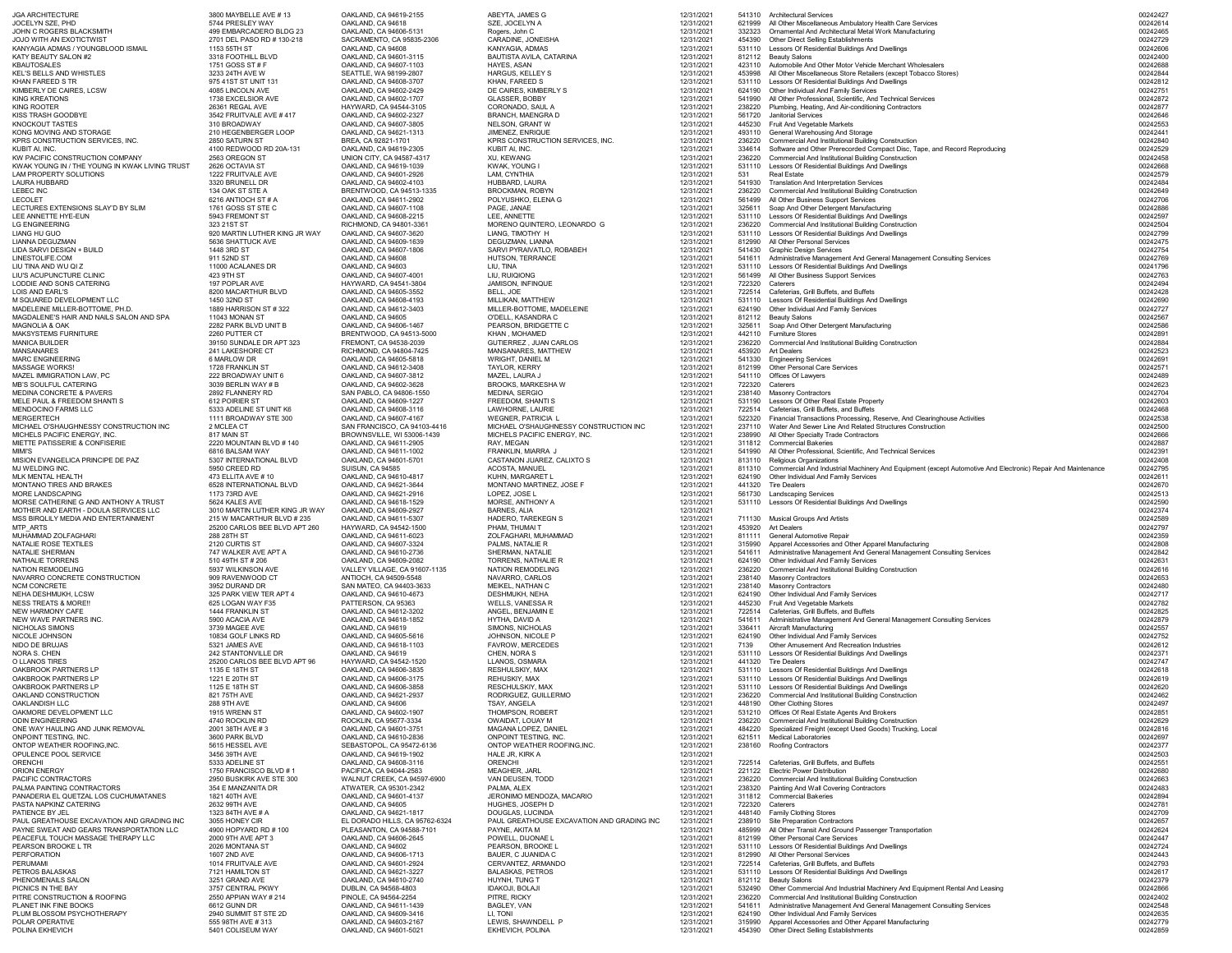| <b>POMET</b>                                                          | 4029 PIEDMONT AVE                                      | OAKLAND, CA 94611-5208                                    | DEASY, AOMBOON                                             | 12/31/2021               | 722514           | Cafeterias, Grill Buffets, and Buffets                                                                                                           | 00242904             |
|-----------------------------------------------------------------------|--------------------------------------------------------|-----------------------------------------------------------|------------------------------------------------------------|--------------------------|------------------|--------------------------------------------------------------------------------------------------------------------------------------------------|----------------------|
| POPPY PROPERTY MANAGEMENT<br>PORCHETTA TOSCANA                        | 2828 FILBERT ST STE 13<br>2518 LAS GALLINAS AVE        | OAKLAND, CA 94608-4513<br>SAN RAFAEL, CA 94903-1423       | THOMAS, MIMI<br><b>FABBRI, ELENA</b>                       | 12/31/2021<br>12/31/2021 |                  | 531311 Residential Property Managers<br>454390 Other Direct Selling Establishments                                                               | 00242860<br>00242749 |
| POSEIDON PRESSURE WASHING INC.<br>POSITIVE BEHAVIOR CHANGE            | 2586 MARTIN LUTHER KING JR WAY<br>6112 LA SALLE AVE    | OAKLAND, CA 94612-1157<br>OAKLAND, CA 94611-2826          | JOHNSON, BRYAN L<br><b>FRENCH, AIMIE</b>                   | 12/31/2021<br>12/31/2021 | 561720<br>624190 | <b>Janitorial Services</b><br><b>Other Individual And Family Services</b>                                                                        | 00242821<br>00242627 |
| POWERHOUSE ELECTRIC                                                   | 62 ARLINGTON DR                                        | PETALUMA, CA 94952-2246                                   | SLINKARD, SCOTT D                                          | 12/31/2021               |                  | 221122 Electric Power Distribution                                                                                                               | 00242386             |
| PREMIER SIGN COMPANY<br>PRETTY IN INK OAKLAND                         | 313 TIMBER DR<br>530 24TH ST                           | VACAVILLE, CA 95688-2103<br>OAKLAND, CA 94612             | <b>GILLIAM, LORI</b><br>PRETTY IN INK: ELECTRIC TATTOOING  | 12/31/2021<br>12/31/2021 | 238990           | All Other Specialty Trade Contractors<br>812990 All Other Personal Services                                                                      | 00242373<br>00242573 |
| PRIME RICK & WILSON CYNTHIA L TRS                                     | 82 EUCALYPTUS RD                                       | OAKLAND, CA 94705-2802                                    | <b>WILSON, CYNTHIA</b>                                     | 12/31/2021               |                  | 721110 Hotels (except Casino Hotels) And Motels                                                                                                  | 00242647             |
| PRINCIPLE FORENSICS<br>PROFESSIONAL NOTARY & CONSULTING SERVICES      | 810 OAK MEADOW DR # 680354<br>7941 SURREY LN           | FRANKLIN, TN 37068-0059<br>OAKLAND, CA 94605              | <b>BARREIRO, NICHOLAS G</b><br><b>HENDRICKS, TANYA</b>     | 12/31/2021<br>12/31/2021 |                  | 541611 Administrative Management And General Management Consulting Services<br>541990 All Other Professional, Scientific, And Technical Services | 00242370<br>00242547 |
| PROTECTRIDE LLC                                                       | 1470 HOWARD ST                                         | SAN FRANCISCO, CA 94103-2523                              | DYOS, JAMIE S                                              | 12/31/2021               |                  | 485999 All Other Transit And Ground Passenger Transportation                                                                                     | 00242634             |
| PROWL STUDIO<br>PUNKIN SPICED JOY, LLC                                | 1180 24TH ST<br>315 WAYNE PL APT 302                   | OAKLAND, CA 94607-2430<br>OAKLAND, CA 94606-1863          | MENARD, LAURYN<br><b>JENKINS, LATOYA R</b>                 | 12/31/2021<br>12/31/2021 |                  | 541430 Graphic Design Services<br>315990 Apparel Accessories and Other Apparel Manufacturing                                                     | 00242686<br>00242783 |
| <b>QUALITY EELCTRICAL SOLUTION</b>                                    | 4942 S YANK ST                                         | MORRISON, CO 80465-1657                                   | <b>JAGODA, ARTUR</b>                                       | 12/31/2021               |                  | 238210 Electrical Contractors And Other Wiring Installation Contractors                                                                          | 00242637             |
| QUYEN HONG<br>R2 BUILDING LLC                                         | 2258 41ST AVE<br>490 43RD ST UNIT 118                  | OAKLAND, CA 94601-4308<br>OAKLAND, CA 94609-2199          | HONG, QUYEN<br>MILLER, RANDALL D                           | 12/31/2021<br>12/31/2021 | 541930<br>236220 | <b>Translation And Interpretation Services</b><br><b>Commercial And Institutional Building Construction</b>                                      | 00242778<br>00242406 |
| RAMSES BOIVIN                                                         | 3400 MARKET ST                                         | SAN FRANCISCO, CA 94114-2718                              | <b>BOIVIN, RAMSES</b>                                      | 12/31/2021               | 236220           | <b>Commercial And Institutional Building Construction</b>                                                                                        | 00242867             |
| RANDY GORRINGE<br>RASAYANA AYURVEDA AND SKINCARE                      | 407 VERNON ST # 302<br>4283 PIEDMONT AVE STE A6        | OAKLAND, CA 94610-2911<br>OAKLAND, CA 94611-4799          | <b>GORRINGE, RANDY A</b><br><b>CLAVIER, FANNY</b>          | 12/31/2021<br>12/31/2021 |                  | 236118 Residential Remodelers<br>812112 Beauty Salons                                                                                            | 00242461<br>00242514 |
| RASHID KAHIN                                                          | 5 HERCULES CT                                          | ALAMEDA, CA 94501-6408                                    | KAHIN, RASHID                                              | 12/31/2021               | 485999           | All Other Transit And Ground Passenger Transportation                                                                                            | 00242387             |
| RC HARDWOODS<br><b>RC SANITATION</b>                                  | 1900 26TH AVE # 110<br>3400 MACARTHUR BLVD STE 137     | OAKLAND, CA 94601-1744<br>OAKLAND, CA 94602-3824          | <b>CHACON, ROBERT</b><br>COPES, JUSTIN                     | 12/31/2021<br>12/31/2021 | 238330           | <b>Flooring Contractors</b><br>561720 Janitorial Services                                                                                        | 00242356<br>00242648 |
| REAL LIFE OAKLAND                                                     | 982 61ST ST                                            | OAKLAND, CA 94608                                         | CHAN, MAE                                                  | 12/31/2021               |                  | 561499 All Other Business Support Services                                                                                                       | 00242477             |
| REDWOOD COMPLIANCE LLC<br>REDWOOD MACHINE WORKS                       | 1900 S NORFOLK ST STE 350<br>1600 KIRKHAM ST           | SAN MATEO, CA 94403-1171<br>OAKLAND, CA 94607-2215        | INAMULLAH, MOHAMMAD<br><b>BENSON, ERIC B</b>               | 12/31/2021<br>12/31/2021 | 339999           | 541611 Administrative Management And General Management Consulting Services<br>All Other Miscellaneous Manufacturing                             | 00242580<br>00242885 |
| <b>REGIS ELECTRIC</b>                                                 | 100 HARBOR BLVD # 50                                   | BELMONT, CA 94002-4049                                    | <b>REGIS JR, JOSEPH</b>                                    | 12/31/2021               | 238210           | Electrical Contractors And Other Wiring Installation Contractors                                                                                 | 00242907             |
| RHC THERAPY SERVICES<br>RICHARD CRUM                                  | 6048 VALLEY VIEW RD<br>4061 LAMBERT RD                 | OAKLAND, CA 94611<br>EL SOBRANTE, CA 94803-1743           | HOLMES-CANNON, ROBYN L<br><b>CRUM, RICHARD</b>             | 12/31/2021<br>12/31/2021 | 236220           | 624190 Other Individual And Family Services<br><b>Commercial And Institutional Building Construction</b>                                         | 00242768<br>00242499 |
| RICO TACO                                                             | 701 PAGE ST                                            | BERKELEY, CA 94710-1339                                   | RICO, ADRIANA                                              | 12/31/2021               |                  | 111419 Other Food Crops Grown Under Cover                                                                                                        | 00242651             |
| ROSENTHAL ELECTRIC<br>ROSEVILLE CARPET ONE                            | 2776 HILGARD AVE<br>1109 SMITH LN                      | BERKELEY, CA 94709-1012<br>ROSEVILLE, CA 95661-4103       | ROSENTHAL, JOSHUA D<br>ROSEVILLE FLOORING INC.             | 12/31/2021<br>12/31/2021 | 238210<br>238330 | Electrical Contractors And Other Wiring Installation Contractors<br><b>Flooring Contractors</b>                                                  | 00242759<br>00242658 |
| ROYAL T CONSTRUCTION                                                  | 2682 PARKER AVE UNIT B                                 | OAKLAND, CA 94605-3225                                    | THOMAS, HESHIMU A                                          | 12/31/2021               | 236220           | <b>Commercial And Institutional Building Construction</b>                                                                                        | 00242535             |
| RULA RAZEK KLEE, PSY.D.<br><b>RURAL RENEWAL</b>                       | 5655 COLLEGE AVE STE 318B<br>421 40TH ST               | OAKLAND, CA 94618-1672<br>OAKLAND, CA 94609-2508          | RAZEK, RULA<br>WALLER, ALISHAA A                           | 12/31/2021<br>12/31/2021 |                  | 561499 All Other Business Support Services<br>453998 All Other Miscellaneous Store Retailers (except Tobacco Stores)                             | 00242740<br>00242796 |
| SADDLEBACK ROOFING, INC                                               | 1645 W ORANGEWOOD AVE                                  | ORANGE, CA 92868-2008                                     | SADDLEBACK ROOFING, INC.                                   | 12/31/2021               |                  | 238160 Roofing Contractors                                                                                                                       | 00242575             |
| <b>SAFARIK HILLARY</b><br>SAJE NATURAL WELLNESS USA, INC.             | 2323 MAGNOLIA ST #1<br>558 BELLEVUE AVE                | OAKLAND, CA 94607-2343<br>OAKLAND, CA 94610-5026          | <b>SAFARIK, HILLARY</b><br>SAJE NATURAL WELLNESS USA, INC. | 12/31/2021<br>12/31/2021 |                  | 531110 Lessors Of Residential Buildings And Dwellings<br>453998 All Other Miscellaneous Store Retailers (except Tobacco Stores)                  | 00242608<br>00242836 |
| SAM IRVINE CONSULTING<br>SAMUEL GARCIA HANDYMAN                       | 5139 CAMDEN ST<br>9401 B ST                            | OAKLAND, CA 94619                                         | <b>IRVINE, SAMUEL R</b><br><b>GARCIA, SAMUEL</b>           | 12/31/2021               |                  | 541611 Administrative Management And General Management Consulting Services<br>236118 Residential Remodelers                                     | 00242807<br>00242542 |
| SAN LEANDRO PALLETS GENERAL SERVICES                                  | 772 76TH AVE                                           | OAKLAND, CA 94603-1439<br>OAKLAND, CA 94621-2534          | JUAREZ-FLORES, RAFAEL                                      | 12/31/2021<br>12/31/2021 |                  | 811490 Other Personal And Household Goods Repair And Maintenance                                                                                 | 00242850             |
| SANDRA DILIBERTO CERAMICS<br>SATURDAY CLEANING LLC                    | 6353 ASCOT DR<br>2321 AUSEON AVE                       | OAKLAND, CA 94611-2525<br>OAKLAND, CA 94605               | DILIBERTO, SANDRA J<br>JOHNSON, JESSICA                    | 12/31/2021<br>12/31/2021 |                  | 453920 Art Dealers<br>561720 Janitorial Services                                                                                                 | 00242472<br>00242521 |
| <b>SAVE MARKT PLUS</b>                                                | 2736 35TH AVE                                          | OAKLAND, CA 94619-1002                                    | ALRUQIMI, MOHAMED                                          | 12/31/2021               |                  | 445110 Supermarkets And Other Grocery (except Convenience) Stores                                                                                | 00242874             |
| SCOGGINS FAMILY FIRST TRUCKING<br><b>SELAM PHARMACY</b>               | 2521 76TH AVE<br>2447 TELEGRAPH AVE                    | OAKLAND, CA 94605-2805<br>OAKLAND, CA 94612-2404          | <b>SCOGGINS, CHARLES III L</b><br><b>GEBRU, MICHAEL A</b>  | 12/31/2021<br>12/31/2021 |                  | 484110 General Freight Trucking, Local<br>446110 Pharmacies And Drug Stores                                                                      | 00242490<br>00242746 |
| <b>SF BAY DRONE</b>                                                   | 2706 LAS AROMAS                                        | OAKLAND, CA 94611                                         | MORRIS, JOHN P                                             | 12/31/2021               |                  | 512110 Motion Picture And Video Production                                                                                                       | 00242703             |
| <b>SF&amp;S CONSTRUCTION</b><br><b>SF&amp;S SERVICES</b>              | 829 27TH AVE # 210<br>829 27TH AVE # 210               | OAKLAND, CA 94601-1413<br>OAKLAND, CA 94601-1413          | SF&S INC<br>SF&S INC                                       | 12/31/2021<br>12/31/2021 |                  | 238910 Site Preparation Contractors<br>541990 All Other Professional, Scientific, And Technical Services                                         | 00242852<br>00242876 |
| SHA'RAE KISSES BEAUTY & COSMETICS                                     | 930 84TH AVE APT 225                                   | OAKLAND, CA 94621-1857                                    | AUSTIN, JAMMIE                                             | 12/31/2021               |                  | 443142 Electronics Stores                                                                                                                        | 00242568             |
| SHEBREWS SOUL FOOD<br>SHEET METAL SYSTEMS, INC.                       | 2340 ADELINE ST<br>630 TEVIS TRL                       | OAKLAND, CA 94607-2307<br><b>HOLLISTER, CA 95023-9362</b> | HAYWOOD, MYESHIA<br>HOUGH, NICK C                          | 12/31/2021<br>12/31/2021 |                  | 445230 Fruit And Vegetable Markets<br>238160 Roofing Contractors                                                                                 | 00242570<br>00242640 |
| SIMON LAU                                                             | 3512 PIERSON ST                                        | OAKLAND, CA 94619-3463                                    | LAU, SIMON                                                 | 12/31/2021               |                  | 561110 Office Administrative Services                                                                                                            | 00242561             |
| <b>SIRI EXPRESS</b><br>SISTER-N-SISTER VENDING SERVICES,LLC           | 4013 TELEGRAPH AVE STE E<br>333 UNIVERSITY AVE STE 200 | OAKLAND, CA 94609-2469<br>SACRAMENTO, CA 95825-6540       | THAIMUEANGTHONG, SIRIPATTARA<br>BENNETT-WHITE, CANDICE D   | 12/31/2021<br>12/31/2021 | 485999           | All Other Transit And Ground Passenger Transportation<br>722320 Caterers                                                                         | 00242525<br>00242720 |
| SKY WIRELESS - OAKLAND                                                | 10700 MACARTHUR BLVD #5B                               | OAKLAND, CA 94605-5298                                    | <b>SKY WIRELESS</b>                                        | 12/31/2021               |                  | 443142 Electronics Stores                                                                                                                        | 00242576             |
| <b>SKYWAY ELECTRIC</b><br><b>SLOW CLAP PRODUCTIONS</b>                | 915 SHOREPOINT CT E301<br>366 40TH ST                  | ALAMEDA, CA 94501-5882<br>OAKLAND, CA 94609-2634          | MACEDA, JULIO<br>LICHTENBERG, DANIEL J                     | 12/31/2021<br>12/31/2021 | 238210           | Electrical Contractors And Other Wiring Installation Contractors<br>711510 Independent Artists, Writers, And Performers                          | 00242636<br>00242903 |
| SMITH ELECTRIC                                                        | 212 BREWSTER WAY                                       | VACAVILLE, CA 95687-6737                                  | SMITH IV, THOMAS M                                         | 12/31/2021               |                  | 221122 Electric Power Distribution                                                                                                               | 00242730             |
| <b>SNOW FRESCA</b><br><b>SOMM DEMAND</b>                              | 21100 GARY DR # 120<br>6536 TELEGRAPH AVE STE C101     | HAYWARD, CA 94546<br>OAKLAND, CA 94609-1378               | <b>GRAY, KEVIN R</b><br>JAMES, NICK J                      | 12/31/2021<br>12/31/2021 | 722330           | <b>Mobile Food Services</b><br>923120 Administration Of Public Health Programs                                                                   | 00242791<br>00242798 |
| SOUL, SAGE & HONEY                                                    | 2326 COLOMA ST                                         | OAKLAND, CA 94602-2314                                    | SAUNDERS PEAL, COURTNEY                                    | 12/31/2021               |                  | 541611 Administrative Management And General Management Consulting Services                                                                      | 00242519             |
| SPARTAN CONSTRUCTION<br><b>SPIDER'S GARAGE</b>                        | 6190 HOPE ST<br>300 6TH ST                             | SIMI VALLEY, CA 93063-4334<br>OAKLAND, CA 94607-4110      | ALVAREZ, MIKE<br>LEE, RAYMOND                              | 12/31/2021<br>12/31/2021 | 236220<br>81293  | <b>Commercial And Institutional Building Construction</b><br><b>Parking Lots And Garages</b>                                                     | 00242664<br>00242733 |
| <b>STAR COLORS</b>                                                    | 9305 INTERNATIONAL BLVD                                | OAKLAND, CA 94603-1403                                    | <b>GONZALEZ GARCIA, GLADYS</b>                             | 12/31/2021               |                  | 812112 Beauty Salons                                                                                                                             | 00242357             |
| <b>STARSGATE</b><br>STRYKER SALES, LLC                                | 6968 FOOTHILL BLVD 706<br>1901 ROMENCE RD PKWY         | OAKLAND, CA 94605-2437<br>PORTAGE, MI 49002               | KIM, GI WON<br><b>FURGASON, DAVID</b>                      | 12/31/2021<br>12/31/2021 |                  | 541810 Advertising Agencies<br>453998 All Other Miscellaneous Store Retailers (except Tobacco Stores)                                            | 00242772<br>00242625 |
| STUDIO K                                                              | 4315 PIEDMONT AVE 105                                  | OAKLAND, CA 94611-4777                                    | HILDRETH, KAREN L                                          | 12/31/2021               |                  | 812112 Beauty Salons                                                                                                                             | 00242366             |
| SUAREZ RYAN ALAN / RIVERA CRYSTAL MARIE<br>SUNTERNAL CONSTRUCTION INC | 4174 MANILA AVE<br>5671 SANTA TERESA BLVD 105          | OAKLAND, CA 94609-2615<br>SAN JOSE, CA 95123-6515         | SUAREZ, RYAN<br>SUNTERNAL CONSTRUCTION INC                 | 12/31/2021<br>12/31/2021 | 238210           | 531110 Lessors Of Residential Buildings And Dwellings<br>Electrical Contractors And Other Wiring Installation Contractors                        | 00242528<br>00242801 |
| SUSANNAH FREEDMAN YOGA<br><b>SUZETTE YAP BRILLANTES</b>               | 3105 HIGH ST APT 4<br>1025 STANFORD AVE                | OAKLAND, CA 94619-1851<br>EMERYVILLE, CA 94608-2317       | FREEDMAN, SUSANNAH L                                       | 12/31/2021               |                  | 713940 Fitness And Recreational Sports Centers                                                                                                   | 00242702             |
| SWEET TREAT BODY CARE                                                 | 172 SPINNAKER WAY                                      | VALLEJO, CA 94590-8135                                    | <b>BRILLANTES, SUZETTE Y</b><br>FLETCHER, AMBER            | 12/31/2021<br>12/31/2021 |                  | 624190 Other Individual And Family Services<br>453998 All Other Miscellaneous Store Retailers (except Tobacco Stores)                            | 00242632<br>00242893 |
| SWIFTLCSW<br>TACOS LA HACIENDA RESTAURANT                             | 6775 SIMS DR                                           | OAKLAND, CA 94611<br>OAKLAND, CA 94602-2214               | NAGEL, CATHLEEN S                                          | 12/31/2021               |                  | 624190 Other Individual And Family Services<br><b>Mobile Food Services</b>                                                                       | 00242753<br>00242539 |
| <b>TAIZAN BUILDER</b>                                                 | 2045 MACARTHUR BLVD<br>213 E 13TH ST                   | ANTIOCH, CA 94509-1850                                    | <b>AGUILAR, CARLOS</b><br><b>TAIZAN, MISAEL</b>            | 12/31/2021<br>12/31/2021 | 722330<br>236220 | <b>Commercial And Institutional Building Construction</b>                                                                                        | 00242446             |
| <b>TANISHA HARRISON</b><br><b>TECH EXPRESS</b>                        | 2116 DAMUTH ST APT D<br>5839 PATTON ST                 | OAKLAND, CA 94602-2452<br>OAKLAND, CA 94618               | <b>HARRISON, TANISHA L</b><br>RISBY, JEROME                | 12/31/2021<br>12/31/2021 |                  | 812112 Beauty Salons<br>423110 Automobile And Other Motor Vehicle Merchant Wholesalers                                                           | 00242574<br>00242685 |
| THE ABC YOGI                                                          | 4400 KELLER AVE STE 220                                | OAKLAND, CA 94605-4229                                    | FLYNN, KRYSTLE W                                           | 12/31/2021               | 713940           | <b>Fitness And Recreational Sports Centers</b>                                                                                                   | 00242554             |
| THE BAKED OAK<br>THE BANANA FLOWER                                    | 2200 ADELINE ST STE 262<br>1746 16TH ST # 2            | OAKLAND, CA 94607-2349<br>OAKLAND, CA 94607-1543          | <b>BAKER, JEREMY A</b><br>ASANA, BRAWNE A                  | 12/31/2021<br>12/31/2021 |                  | 311812 Commercial Bakeries<br>111419 Other Food Crops Grown Under Cover                                                                          | 00242767<br>00242905 |
| THE BLING EFFECT                                                      | 15934 HESPERIAN BLVD                                   | SAN LORENZO, CA 94580-1540                                | HAYNES, KYRA V                                             | 12/31/2021               |                  | 315990 Apparel Accessories and Other Apparel Manufacturing                                                                                       | 00242711             |
| THE COLLECTIVE OAKLAND<br>THE DISCO GREENHOUSE                        | 1148 E 18TH ST 11<br>461 9TH ST STE B                  | OAKLAND, CA 94606-3868<br>OAKLAND, CA 94607-4047          | <b>WALTON, MICHELLE M</b><br><b>BEUTEL, JAMIE</b>          | 12/31/2021<br>12/31/2021 | 56173            | 453998 All Other Miscellaneous Store Retailers (except Tobacco Stores)<br><b>Landscaping Services</b>                                            | 00242601<br>00242700 |
| THE GARDEN ROUTE COMPANY INC.                                         | 151 HASKINS WAY STE E                                  | SOUTH SAN FRANCISCO, CA 94080-6200                        | AYERS, SANDY S                                             | 12/31/2021               |                  | 238990 All Other Specialty Trade Contractors                                                                                                     | 00242833             |
| THE LAM FAMILY TRUST<br>THE NURTURED SEEDLING                         | 988 FRANKLIN ST # 1505<br>3912 LYMAN RD                | OAKLAND, CA 94607-4244<br>OAKLAND, CA 94602-1847          | LAM, SUSAN A<br><b>UDKOW, FLAVIA</b>                       | 12/31/2021<br>12/31/2021 |                  | 531110 Lessors Of Residential Buildings And Dwellings                                                                                            | 00242739<br>00242787 |
| THE PHENOMENAL COLLECTION                                             | 2609 W AVENUE 130TH                                    | SAN LEANDRO, CA 94577-3112                                | WILLIAMS, JACQUELINE L                                     | 12/31/2021               | 445230           | <b>Fruit And Vegetable Markets</b>                                                                                                               | 00242527             |
| THE PINK CANNABAG<br>THE UNITY CARE GROUP                             | 494 7TH ST<br>476 WICKSON AVE                          | OAKLAND, CA 94607-3941<br>OAKLAND, CA 94610-2726          | MOORE, ASYIA NICOLE<br>THE UNITY CARE GROUP                | 12/31/2021<br>12/31/2021 | 4539<br>813110   | <b>Other Miscellaneous Store Retailers</b><br>Religious Organizations                                                                            | 00242421<br>00242774 |
| <b>THELUXFLOWERBOX</b>                                                | 7601 HALLIDAY AVE                                      | OAKLAND, CA 94605-2745                                    | FLOYD, SHAYNE                                              | 12/31/2021               | 453110 Florists  |                                                                                                                                                  | 00242543             |
| TIFFANY ENG CONSULTING<br>TINAEVANGALENEMARTIN                        | 401 HILLER DR<br>1715 E 23RD ST                        | OAKLAND, CA 94618-2320<br>OAKLAND, CA 94606-3313          | ENG, TIFFANY<br>MARTIN, TINA E                             | 12/31/2021<br>12/31/2021 |                  | 541611 Administrative Management And General Management Consulting Services<br>315990 Apparel Accessories and Other Apparel Manufacturing        | 00242732<br>00242381 |
| <b>TISTER'S TABLE</b>                                                 | 710 E 22ND ST # 307                                    | OAKLAND, CA 94606-2004                                    | FYLES, JESSICA A                                           | 12/31/2021               |                  | 445230 Fruit And Vegetable Markets                                                                                                               | 00242693             |
| TONKA'S CONSTRUCTION<br>TOP NOTCH DELIVERY SERVICE                    | 1149 WILLOW RD APT 8<br>540 44TH ST                    | MENLO PARK, CA 94025-1642<br>OAKLAND, CA 94609-2035       | DIAZ, ISIDRO<br>GUTA, ABRAHAM                              | 12/31/2021<br>12/31/2021 | 238220           | Plumbing, Heating, And Air-conditioning Contractors<br>492110 Couriers And Express Delivery Services                                             | 00242511<br>00242560 |
| <b>TOP SHELF LEMONADE</b>                                             | <b>14767 VAN AVE</b>                                   | SAN LEANDRO, CA 94578-1360                                | JONES, AARON M                                             | 12/31/2021               |                  | 111419 Other Food Crops Grown Under Cover                                                                                                        | 00242789             |
| <b>TOP-TIER TIFFONI LLC</b><br>TOWN BUSINESS SHOP                     | 1620 50TH AVE #8<br>3338 SAN LEANDRO ST                | OAKLAND, CA 94601-5256<br>OAKLAND, CA 94601-3440          | <b>TAYLOR, TIFFONI</b><br>ANQASEM, SHAKER A                | 12/31/2021<br>12/31/2021 |                  | 541990 All Other Professional, Scientific, And Technical Services<br>453998 All Other Miscellaneous Store Retailers (except Tobacco Stores)      | 00242683<br>00242809 |
| <b>TOWN LIFE APPAREL</b>                                              | 1833 70TH AVE                                          | OAKLAND, CA 94621-3409                                    | BENITEZ-RANGEL, GABRIEL                                    | 12/31/2021               |                  | 315990 Apparel Accessories and Other Apparel Manufacturing                                                                                       | 00242715             |
| <b>TOWN PRINT</b><br><b>TRACK WEST</b>                                | 2160 E 24TH ST<br>3730 FRUITVALE AVE                   | OAKLAND, CA 94606-4246<br>OAKLAND, CA 94602-2420          | PHUNG, ALAN<br>DAVIS, JERRY                                | 12/31/2021<br>12/31/2021 |                  | 541430 Graphic Design Services<br>541611 Administrative Management And General Management Consulting Services                                    | 00242403<br>00242857 |
| <b>TREASURE AUTO PART</b>                                             | 555 98TH AVE # 113                                     | OAKLAND, CA 94603-2110                                    | <b>MATHEWS, CHARLES</b>                                    | 12/31/2021               |                  | 452319 All Other General Merchandise Stores                                                                                                      | 00242707             |
| TRILLLOGY TATTOO & PIERCING<br>TRUSOURCE ENERGY, INC.                 | 1607 2ND AVE<br>23 RAILROAD AVE # 993                  | OAKLAND, CA 94606-1713<br>DANVILLE, CA 94526-1198         | BAUER, COUNTESSA JUANIDA<br>CILENTI, TONY                  | 12/31/2021<br>12/31/2021 | 238210           | 812990 All Other Personal Services<br>Electrical Contractors And Other Wiring Installation Contractors                                           | 00242455<br>00242372 |
| <b>U ARE A PET LOVER</b>                                              | 2918 E 19TH ST                                         | OAKLAND, CA 94601-2405                                    | TRUONG, DAT G                                              | 12/31/2021               |                  | 311111 Dog And Cat Food Manufacturing                                                                                                            | 00242502             |
| UNIVERSE WALKER HAIRSTYLIST<br><b>UNSEEN OAKLAND</b>                  | 2811 TELEGRAPH AVE<br>935 61ST ST STE 8                | OAKLAND, CA 94609-3606<br>OAKLAND, CA 94608-1365          | WALKER, UNIVERSE<br><b>ROBERTSON, TYRA X</b>               | 12/31/2021<br>12/31/2021 |                  | 812112 Beauty Salons<br>453920 Art Dealers                                                                                                       | 00242512<br>00242420 |
| VAQUEROS CONSTRUCTION                                                 | 31149 CARROLL AVE                                      | HAYWARD, CA 94544-7531                                    | MONTES, DANIEL R                                           | 12/31/2021               | 236220           | <b>Commercial And Institutional Building Construction</b>                                                                                        | 00242609             |
| VIGIL MECHANICAL INC                                                  | 4816 E 2ND ST                                          | BENICIA, CA 94510-1023                                    | VIGIL MECHANICAL INC                                       | 12/31/2021               |                  | 811412 Appliance Repair And Maintenance                                                                                                          | 00242596             |